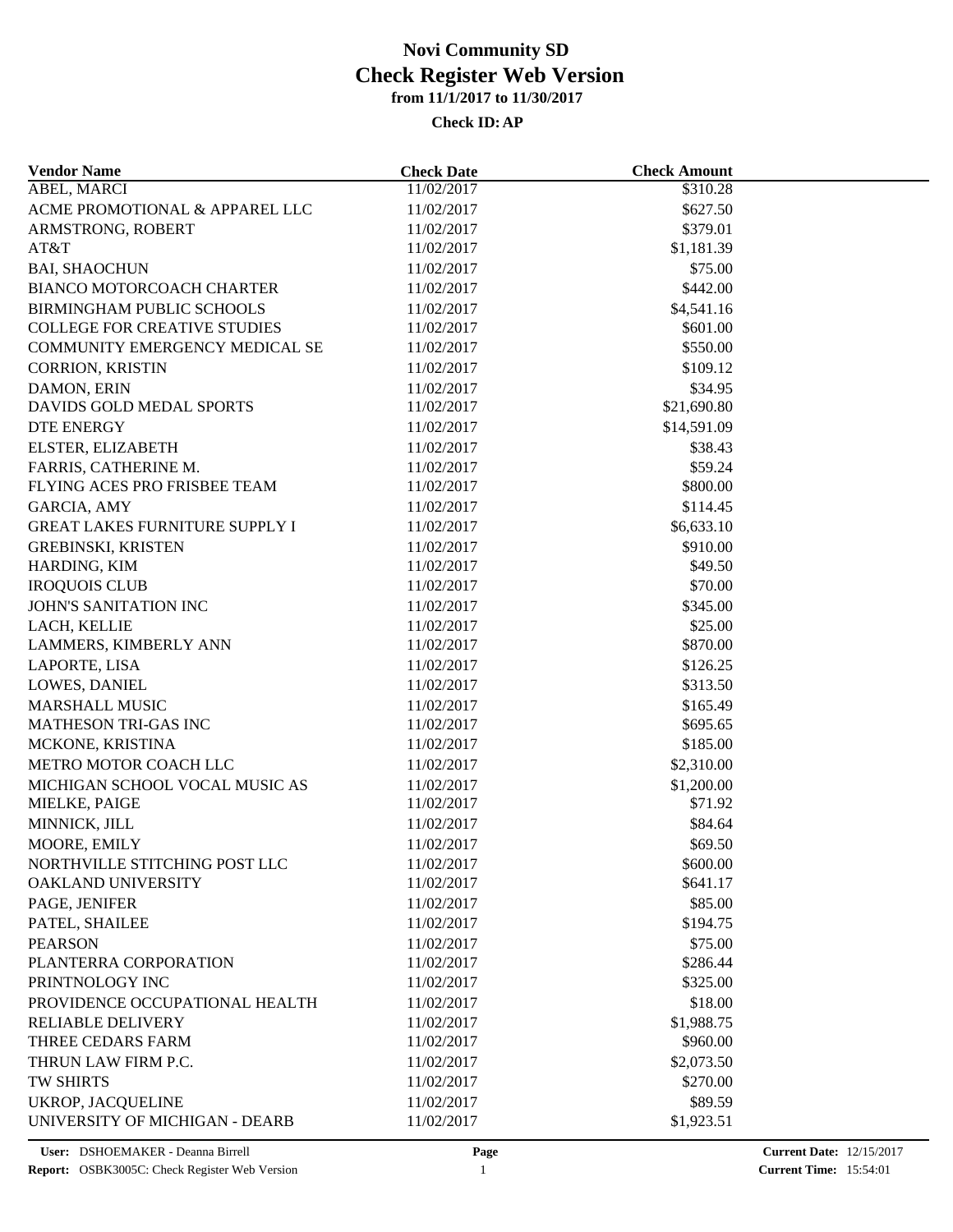| <b>Vendor Name</b>                 | <b>Check Date</b> | <b>Check Amount</b> |  |
|------------------------------------|-------------------|---------------------|--|
| <b>UNIVERSITY OF MICHIGAN</b>      | 11/02/2017        | \$3,117.00          |  |
| VESCO OIL CORPORATION              | 11/02/2017        | \$112.25            |  |
| ZASKI, CHRISTINA                   | 11/02/2017        | \$70.02             |  |
| <b>ACCELERATEKID LLC</b>           | 11/09/2017        | \$225.00            |  |
| ALLEGRA MARKETING PRINT MAIL -     | 11/09/2017        | \$138.37            |  |
| AMERICAN MATHEMATICS COMPETITI     | 11/09/2017        | \$181.00            |  |
| ANDYMARK INC                       | 11/09/2017        | \$147.24            |  |
| ANGUS, STEVE                       | 11/09/2017        | \$1,532.88          |  |
| <b>BAIN, NANCY</b>                 | 11/09/2017        | \$200.00            |  |
| <b>BANSAL, POSHITA</b>             | 11/09/2017        | \$363.00            |  |
| <b>BEDFORD, JULIE</b>              | 11/09/2017        | \$120.00            |  |
| BEYER, TODD                        | 11/09/2017        | \$414.00            |  |
| <b>BIBERSTEIN, ANNA</b>            | 11/09/2017        | \$32.92             |  |
| <b>BRICKS 4 KIDS</b>               | 11/09/2017        | \$1,700.00          |  |
| <b>BROOKES BUNCH</b>               | 11/09/2017        | \$60.00             |  |
| <b>CHARTWELLS DINING SERVICES</b>  | 11/09/2017        | \$185,751.31        |  |
| CIOLLI, LISA                       | 11/09/2017        | \$94.50             |  |
| <b>DECA IMAGES</b>                 | 11/09/2017        | \$146.00            |  |
|                                    |                   |                     |  |
| DIGITAL AGE TECHNOLOGIES INC       | 11/09/2017        | \$455.00            |  |
| DIRECT ENERGY BUSINESS INC         | 11/09/2017        | \$60,649.10         |  |
| <b>DTE ENERGY</b>                  | 11/09/2017        | \$40.22             |  |
| <b>DTE ENERGY</b>                  | 11/09/2017        | \$164.58            |  |
| <b>DTE ENERGY</b>                  | 11/09/2017        | \$13,250.64         |  |
| EDF ENERGY SERVICES LLC            | 11/09/2017        | \$6,092.74          |  |
| <b>ENVIRO-CLEAN SERVICES INC</b>   | 11/09/2017        | \$152,350.57        |  |
| FAIRFIELD INN & SUITES MUSKEGO     | 11/09/2017        | \$841.05            |  |
| FARRIS, CATHERINE M.               | 11/09/2017        | \$104.19            |  |
| FEIG, SAM                          | 11/09/2017        | \$14.98             |  |
| <b>GH2 BENEFITS LLC</b>            | 11/09/2017        | \$24.50             |  |
| <b>GLASS CITY FOOD SERVICE INC</b> | 11/09/2017        | \$749.80            |  |
| <b>GRACON PORTRAIT STUDIO</b>      | 11/09/2017        | \$108.00            |  |
| GREAT LAKES TAIKO CENTER LLC       | 11/09/2017        | \$630.00            |  |
| <b>GREENE, NEIL</b>                | 11/09/2017        | \$32.50             |  |
| <b>GRISA, KATHLEEN</b>             | 11/09/2017        | \$117.37            |  |
| HAAPALA, MEGAN                     | 11/09/2017        | \$195.61            |  |
| HARRINGTON, JILL                   | 11/09/2017        | \$99.73             |  |
| HEASLET, CARYN                     | 11/09/2017        | \$86.25             |  |
| HENRY, GICENTROY OR PAULA          | 11/09/2017        | \$90.15             |  |
| <b>HOSA INC</b>                    | 11/09/2017        | \$8,580.00          |  |
| HOURIGAN, MARK                     | 11/09/2017        | \$1,050.00          |  |
| HOWELL CONFERENCE AND NATURE C     | 11/09/2017        | \$700.00            |  |
| HTWE, KHIN                         | 11/09/2017        | \$871.00            |  |
| HUANG, CHRIS                       | 11/09/2017        | \$331.84            |  |
| INTERIM HOME HEALTHCARE OF OAK     | 11/09/2017        | \$9,955.00          |  |
| INTERPRETER/TRANSLATOR SERVICE     | 11/09/2017        | \$750.00            |  |
| JARJIS, LUMA                       | 11/09/2017        | \$200.00            |  |
| <b>JONES, KATHLEEN</b>             | 11/09/2017        | \$47.90             |  |
| <b>JONES, LAURIE</b>               | 11/09/2017        | \$35.76             |  |
|                                    |                   |                     |  |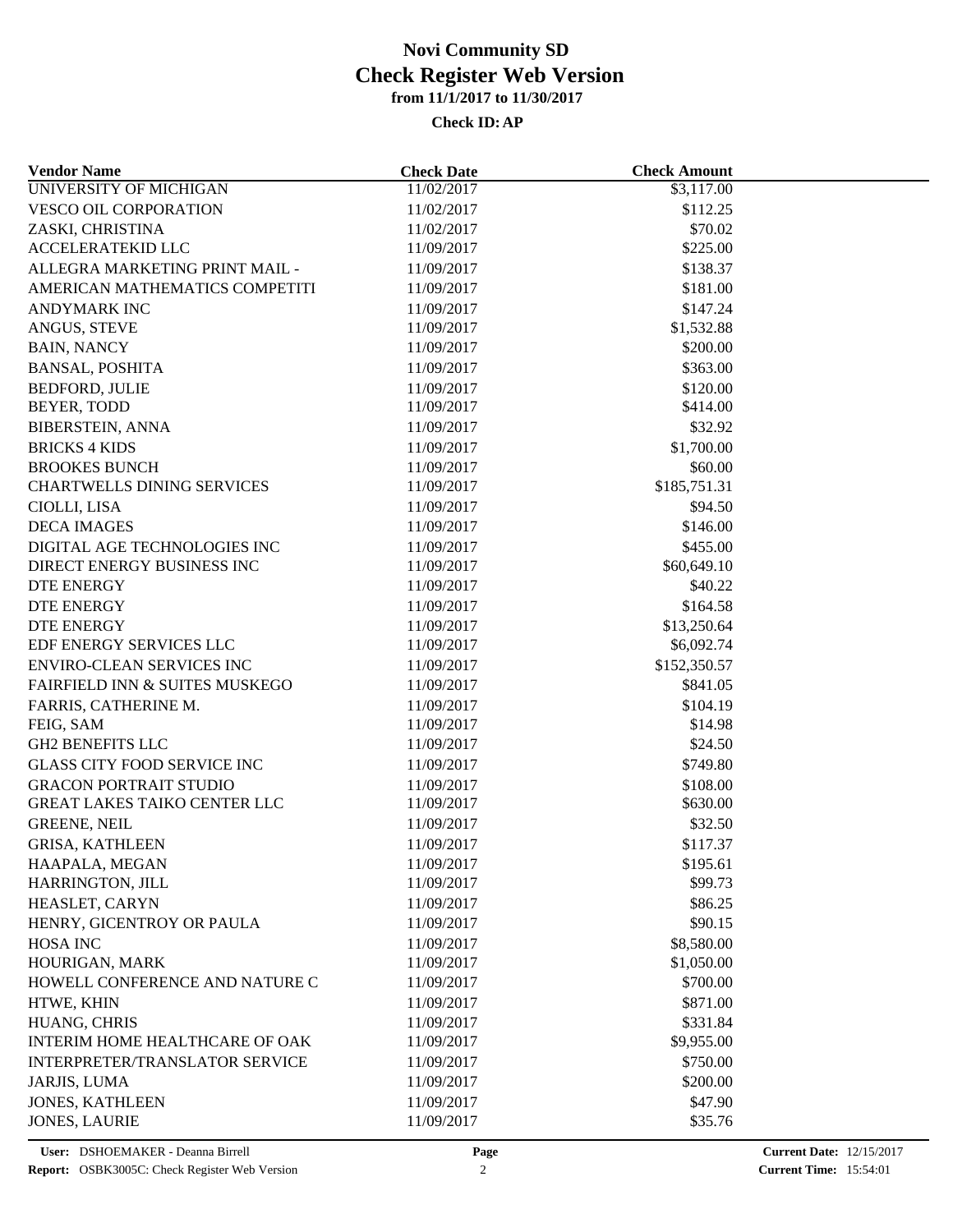| <b>Vendor Name</b>             | <b>Check Date</b> | <b>Check Amount</b> |  |
|--------------------------------|-------------------|---------------------|--|
| <b>KIDON, COURTNEY</b>         | 11/09/2017        | \$21.17             |  |
| KIM, KATE                      | 11/09/2017        | \$289.00            |  |
| KLENKE, GWENDOLYN              | 11/09/2017        | \$200.00            |  |
| KUMAR, SUNIL                   | 11/09/2017        | \$299.10            |  |
| <b>LAB-AIDS INC</b>            | 11/09/2017        | \$1,900.00          |  |
| LIM-ARENA, DEBORAH             | 11/09/2017        | \$1,769.90          |  |
| LIVE SAFE ACADEMY              | 11/09/2017        | \$2,580.00          |  |
| MAD SCIENCE OF DETROIT         | 11/09/2017        | \$765.00            |  |
| MADAY, BLAKE                   | 11/09/2017        | \$79.47             |  |
| MASON, DONALD J.               | 11/09/2017        | \$600.00            |  |
| MCKAIG, HEATHER                | 11/09/2017        | \$2,432.96          |  |
| MICHIGAN MATHEMATICS LEAGUE    | 11/09/2017        | \$90.00             |  |
| MIDWEST MARTIAL ARTS LLC       | 11/09/2017        | \$124.20            |  |
| MOORE, HOLLY                   | 11/09/2017        | \$107.93            |  |
| MUETING, JOANN M.              | 11/09/2017        | \$138.03            |  |
| NETTER, TOM                    | 11/09/2017        | \$188.29            |  |
| NOVI HIGH SCHOOL ATHLETIC BOOS | 11/09/2017        | \$771.00            |  |
| OAKLAND COUNTY HEALTH DIVISION | 11/09/2017        | \$50.00             |  |
| OSHANA, CHRIS                  | 11/09/2017        | \$127.14            |  |
| <b>OZARK DELIGHT</b>           | 11/09/2017        | \$205.85            |  |
| PAULY'S CHOP SHOP LAWN CARE &  | 11/09/2017        | \$2,500.00          |  |
| PENNYCUFF, JILL                | 11/09/2017        | \$100.00            |  |
| POHLONSKI, EMILY               | 11/09/2017        | \$4,824.54          |  |
| PROVIDENCE OCCUPATIONAL HEALTH | 11/09/2017        | \$67.00             |  |
| REGOLI, D. MAI THI             | 11/09/2017        | \$486.22            |  |
| RINGOLD, CHERYL                | 11/09/2017        | \$34.41             |  |
| SANDRA BIONDO & ASSOCIATES LLC | 11/09/2017        | \$1,500.00          |  |
| <b>SBSI SOFTWARE INC</b>       | 11/09/2017        | \$1,117.40          |  |
| <b>SEVA</b>                    | 11/09/2017        | \$2,500.00          |  |
|                                |                   |                     |  |
| SIKAITIS, JODIE                | 11/09/2017        | \$49.95             |  |
| SIMPLEXGRINNELL                | 11/09/2017        | \$900.00            |  |
| SMITH, COLLEEN                 | 11/09/2017        | \$141.60            |  |
| SMITH, THOMAS S.               | 11/09/2017        | \$120.00            |  |
| SOUTH LYON COMMUNITY SCHOOLS   | 11/09/2017        | \$440.00            |  |
| <b>SUCH A VOICE LLC</b>        | 11/09/2017        | \$70.00             |  |
| <b>SUNTEL SERVICES</b>         | 11/09/2017        | \$6,419.02          |  |
| <b>TEAM SPORTS INC</b>         | 11/09/2017        | \$13,164.50         |  |
| THE ARGUS-PRESS COMPANY        | 11/09/2017        | \$630.00            |  |
| <b>VEX ROBOTICS INC</b>        | 11/09/2017        | \$257.85            |  |
| VUICHARD, TATIANA              | 11/09/2017        | \$138.03            |  |
| WEINERT, ASHLEY                | 11/09/2017        | \$37.71             |  |
| <b>CHAPTER 13 TRUSTEE</b>      | 11/10/2017        | \$50.00             |  |
| <b>MEFSA</b>                   | 11/10/2017        | \$126.20            |  |
| <b>MISDU</b>                   | 11/10/2017        | \$2,067.53          |  |
| PENNSYLVANIA HIGHER ED ASSISTA | 11/10/2017        | \$185.39            |  |
| PHOENIX FINANCIAL SERVICES LLC | 11/10/2017        | \$24.51             |  |
| <b>CITI ROOFING CO</b>         | 11/10/2017        | \$3,460.00          |  |
| HADLEY'S TOWING LLC            | 11/10/2017        | \$375.00            |  |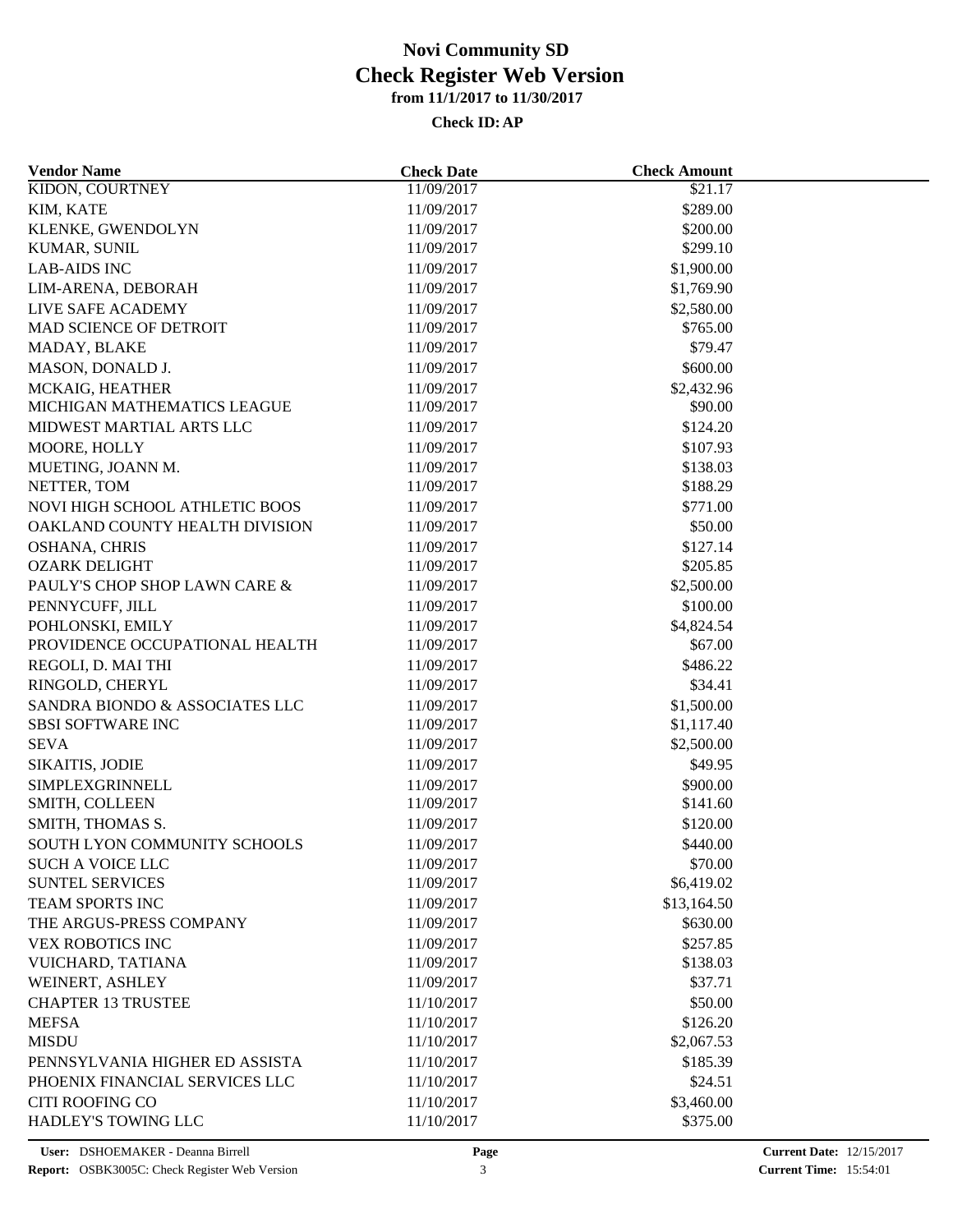| <b>Vendor Name</b>                   | <b>Check Date</b>        | <b>Check Amount</b> |  |
|--------------------------------------|--------------------------|---------------------|--|
| <b>MATHESON TRI-GAS INC</b>          | 11/10/2017               | \$99.55             |  |
| NXKEM PRODUCTS LLC                   | 11/10/2017               | \$171.93            |  |
| PETTY CASH-STEPHANIE SCHRINER        | 11/10/2017               | \$450.00            |  |
| STATE WIRE AND TERMINAL INC          | 11/10/2017               | \$43.86             |  |
| <b>TRANSPORTATION ACCESSORIES CO</b> | 11/10/2017               | \$48.60             |  |
| <b>ABC MANAGEMENT</b>                | 11/14/2017               | \$367.00            |  |
| ABLE TESTING CO                      | 11/14/2017               | \$240.00            |  |
| ALLEN PARK PUBLIC SCHOOLS            | 11/14/2017               | \$200.00            |  |
| ALTMAN, KEVIN TYLER                  | 11/14/2017               | \$3,000.00          |  |
| AVENTRIC TECHNOLOGIES LLC            | 11/14/2017               | \$160.00            |  |
| <b>BARBARO, SARILYA</b>              | 11/14/2017               | \$104.20            |  |
| <b>BARKLEY, NAKHARI</b>              | 11/14/2017               | \$1,200.00          |  |
| <b>BURG, ALLISON</b>                 | 11/14/2017               | \$7.00              |  |
| <b>CINTAS CORPORATION #31</b>        | 11/14/2017               | \$415.53            |  |
| <b>CONSUMERS ENERGY</b>              | 11/14/2017               | \$6,601.03          |  |
| CROSSLEY, DANIELLE                   | 11/14/2017               | \$75.00             |  |
| DETROIT METRO SKATE COUNCIL          | 11/14/2017               | \$1,040.00          |  |
| <b>ENVIRO-CLEAN SERVICES INC</b>     | 11/14/2017               | \$4,059.60          |  |
| FAORO, GRACE                         | 11/14/2017               | \$21.00             |  |
| <b>GRANT, JANET OR TODD</b>          | 11/14/2017               | \$404.46            |  |
| <b>GRIM, MARY</b>                    | 11/14/2017               | \$105.07            |  |
| HADDAD, DANIEL                       | 11/14/2017               | \$750.00            |  |
| HADDAD, MARK                         | 11/14/2017               | \$1,700.00          |  |
| HIRSHFIELD, LAURA JANINE             | 11/14/2017               | \$818.27            |  |
| <b>HOLLAND BUS COMPANY</b>           | 11/14/2017               | \$112.63            |  |
| HORIZON ENGINEERING ASSOCIATES       | 11/14/2017               | \$14,514.00         |  |
| HP INC                               | 11/14/2017               | \$2,064.95          |  |
| HURST, GARY                          | 11/14/2017               | \$144.00            |  |
| INTERIM HOME HEALTHCARE OF OAK       | 11/14/2017               | \$687.50            |  |
| JACKSON TRUCK SERVICE INC            | 11/14/2017               | \$1,007.28          |  |
| KATHERINE'S CATERING & SPECIAL       | 11/14/2017               | \$2,259.27          |  |
| KIDLE, JOANNA                        | 11/14/2017               | \$75.00             |  |
| LAUER, KELLI                         | 11/14/2017               | \$260.69            |  |
| <b>M-2 AUTO PARTS INC</b>            | 11/14/2017               | \$3.71              |  |
| <b>MARSHALL MUSIC</b>                | 11/14/2017               | \$50.00             |  |
| MCDONALD, CARRI                      | 11/14/2017               | \$90.57             |  |
| MENA, OWEN                           | 11/14/2017               | \$270.00            |  |
| MICHALSKI, TOM                       | 11/14/2017               | \$48.31             |  |
| <b>OAKLAND SCHOOLS</b>               |                          | \$92,162.97         |  |
| PAULK, HEATHER                       | 11/14/2017<br>11/14/2017 | \$175.29            |  |
| PLANTE & MORAN CRESA LLC             | 11/14/2017               | \$10,778.89         |  |
|                                      |                          |                     |  |
| PLYMOUTH AC LLC                      | 11/14/2017               | \$2,806.00          |  |
| PRESTIGE ATHLETICS LLC               | 11/14/2017               | \$5,010.00          |  |
| REGOLI, D. MAI THI                   | 11/14/2017               | \$510.74            |  |
| STAPLES BUSINESS ADVANTAGE           | 11/14/2017               | \$12.49             |  |
| STEEH, ROBERT J.                     | 11/14/2017               | \$386.27            |  |
| SURE RIDE TRANSPORATION LLC          | 11/14/2017               | \$9,650.00          |  |
| THE SPORTS NEUROLOGY CLINIC          | 11/14/2017               | \$2,000.00          |  |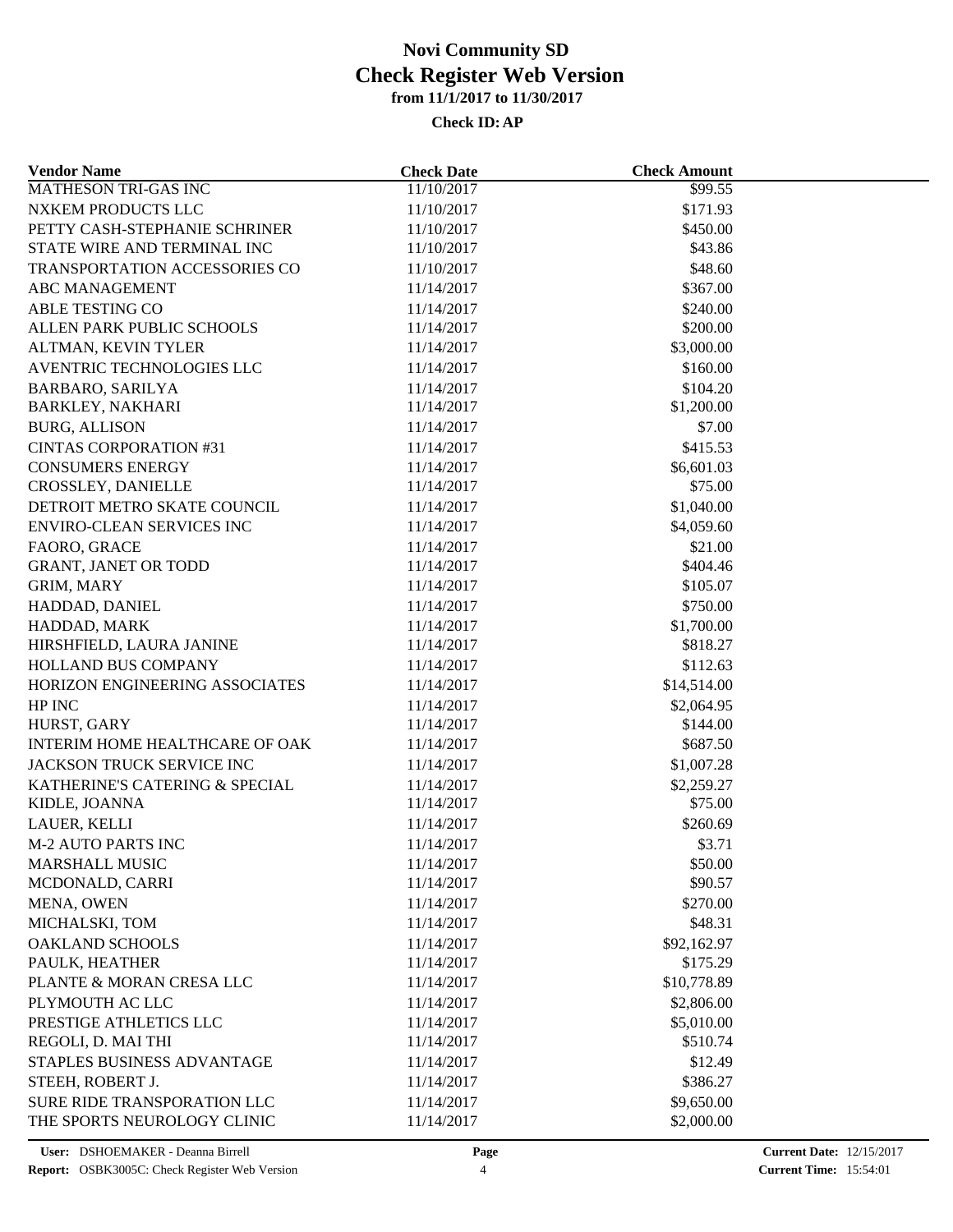| <b>Vendor Name</b>                 | <b>Check Date</b>        | <b>Check Amount</b> |  |
|------------------------------------|--------------------------|---------------------|--|
| <b>TIMMER, THOMAS</b>              | 11/14/2017               | \$44.41             |  |
| TOFILSKI, WILLIAM RAYMOND          | 11/14/2017               | \$2,365.00          |  |
| TOTAL PERFORMANCE TRAINING CEN     | 11/14/2017               | \$1,185.00          |  |
| TREDROC TIRE SERVICES LLC          | 11/14/2017               | \$3,159.92          |  |
| UNITY SCHOOL BUS PARTS INC         | 11/14/2017               | \$773.30            |  |
| <b>VSC INC</b>                     | 11/14/2017               | \$3,603.00          |  |
| WILLIAMS, NICOLE                   | 11/14/2017               | \$306.00            |  |
| AT&T                               | 11/16/2017               | \$2,591.72          |  |
| <b>AT&amp;T MOBILITY</b>           | 11/16/2017               | \$906.06            |  |
| <b>BEDFORD, JULIE</b>              | 11/16/2017               | \$83.46             |  |
| BLOOMFIELD HILLS SCHOOL DISTRI     | 11/16/2017               | \$795.00            |  |
| <b>BONNER, LEE</b>                 | 11/16/2017               | \$100.00            |  |
| DIDIO, JAMES                       | 11/16/2017               | \$467.17            |  |
| <b>GALE: A CENGAGE LEARNING CO</b> | 11/16/2017               | \$115.79            |  |
| GENOT PICOR-STORYTELLER LLC        | 11/16/2017               | \$380.00            |  |
| HEARN, STACY                       | 11/16/2017               | \$13.00             |  |
| HEUR, NICOLE                       | 11/16/2017               | \$292.42            |  |
| <b>JUSZAK, KAIJA</b>               | 11/16/2017               | \$228.15            |  |
| KENSINGTON COURT AND HOLIDAY I     | 11/16/2017               | \$3,430.35          |  |
| LITTLE, ERIN KATHLEEN              | 11/16/2017               | \$300.00            |  |
| MCCARTHY & SMITH INC               | 11/16/2017               | \$190,998.81        |  |
| MCCRACKEN, JOHN                    | 11/16/2017               | \$250.00            |  |
| MICHIGAN COLOR GUARD CIRCUIT       | 11/16/2017               | \$250.00            |  |
| <b>MICHIGAN DECA</b>               | 11/16/2017               | \$3,625.00          |  |
| MICHIGAN HEALTH COUNCIL            | 11/16/2017               | \$120.00            |  |
| NOVI HIGH SCHOOL ATHLETIC BOOS     | 11/16/2017               | \$30,475.00         |  |
| NOVI HIGH SCHOOL BAND BOOSTERS     |                          | \$751.50            |  |
| RAMAMOORTHY, LALITHA               | 11/16/2017<br>11/16/2017 | \$90.00             |  |
| RASHID, MARY                       | 11/16/2017               | \$455.00            |  |
| <b>SCHMID, PAUL</b>                | 11/16/2017               | \$103.87            |  |
|                                    |                          |                     |  |
| SCHOOLPICTURES.COM                 | 11/16/2017<br>11/16/2017 | \$21,633.84         |  |
| SENIOR ALL NIGHT PARTY             |                          | \$24,080.00         |  |
| <b>SHAR SCHOOL SALES</b>           | 11/16/2017               | \$2,644.32          |  |
| STOTLER, DIANA                     | 11/16/2017               | \$211.49            |  |
| SUBSCRIPTION SERVICES OF AMERI     | 11/16/2017               | \$398.01            |  |
| US FOODS INC                       | 11/16/2017               | \$331.72            |  |
| VAN EIZENGA, JAMES                 | 11/16/2017               | \$140.00            |  |
| A & R REPAIRS BAKER'S KNEAD IN     | 11/21/2017               | \$1,657.86          |  |
| AFTERSCHOOL ENRICHMENT SOLUTIO     | 11/21/2017               | \$5,298.50          |  |
| ALL AMERICAN EMBROIDERY            | 11/21/2017               | \$345.00            |  |
| ARO, CHARLES                       | 11/21/2017               | \$200.00            |  |
| <b>BABA LANGUAGE SERVICES</b>      | 11/21/2017               | \$125.00            |  |
| <b>BAILEY, DEBRA</b>               | 11/21/2017               | \$1,335.47          |  |
| BIRRELL, DEANNA                    | 11/21/2017               | \$174.52            |  |
| <b>BROOKES BUNCH</b>               | 11/21/2017               | \$135.00            |  |
| CHEN, HUIPING                      | 11/21/2017               | \$20.00             |  |
| CINAFERRA, LINDA                   | 11/21/2017               | \$23.23             |  |
| CIOLLI, LISA                       | 11/21/2017               | \$63.00             |  |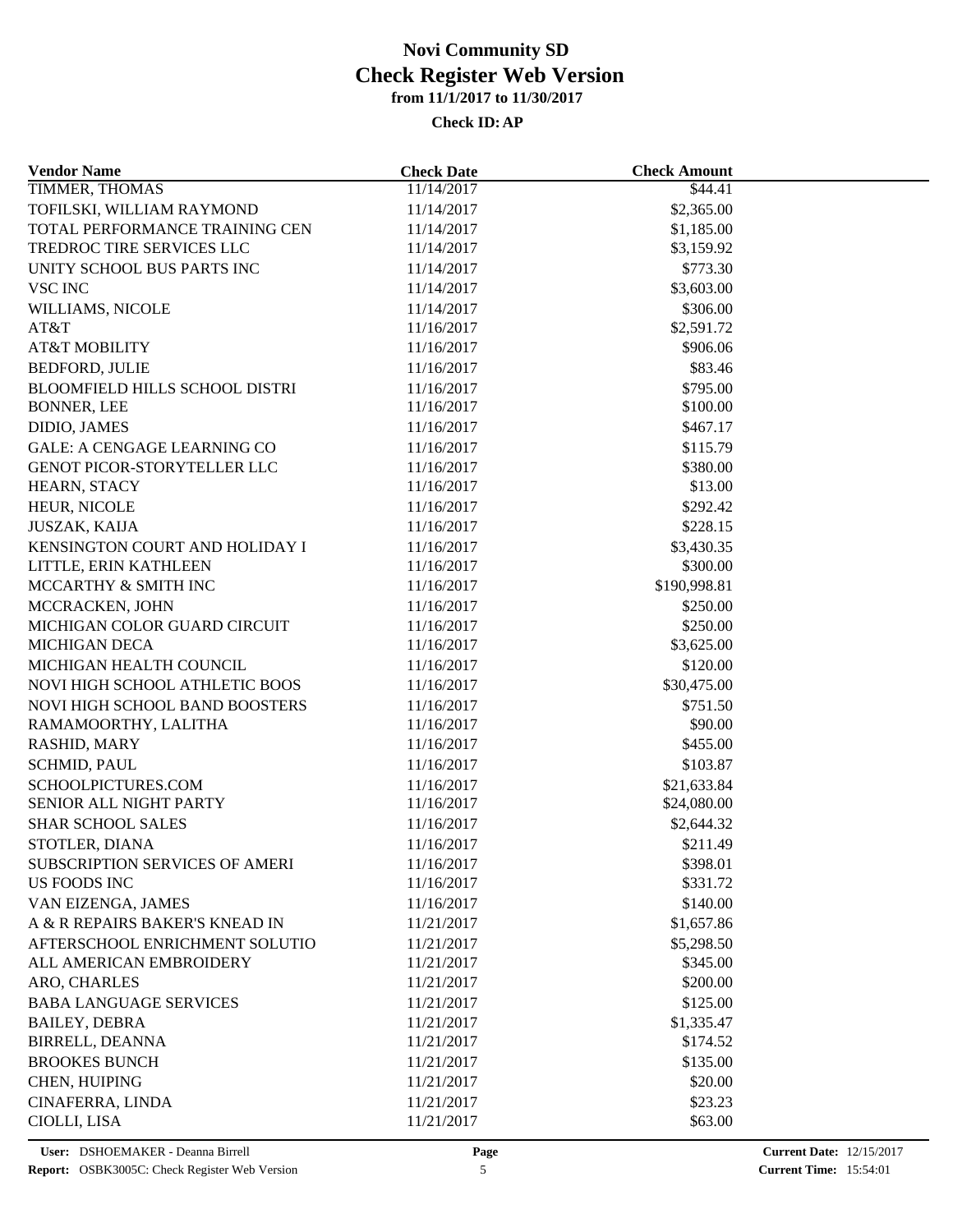| <b>Vendor Name</b>                    | <b>Check Date</b> | <b>Check Amount</b>  |  |
|---------------------------------------|-------------------|----------------------|--|
| <b>CONSUMERS ENERGY</b>               | 11/21/2017        | \$16.94              |  |
| DEHNE, ANNE                           | 11/21/2017        | \$79.37              |  |
| DIAL, JEANNE                          | 11/21/2017        | \$104.92             |  |
| DORNSEIFER, JEFFREY E.                | 11/21/2017        | \$157.50             |  |
| DTE ENERGY                            | 11/21/2017        | \$3,079.48           |  |
| <b>ESSENTIAL EDUCATION</b>            | 11/21/2017        | \$1,035.00           |  |
| <b>EVER KOLD REFRIGERATION</b>        | 11/21/2017        | \$750.00             |  |
| <b>FOUST, BRIAN</b>                   | 11/21/2017        | \$400.00             |  |
| <b>GIBSON, JENNIFER</b>               | 11/21/2017        | \$13.84              |  |
| HARE, MARGARET                        | 11/21/2017        | \$236.47             |  |
| HERFF JONES INC                       | 11/21/2017        | \$19.29              |  |
| HOKETT, PATRICIA                      | 11/21/2017        | \$17.78              |  |
| HOSKINS, DIANE                        | 11/21/2017        | \$116.25             |  |
| HOWELL HIGH SCHOOL                    | 11/21/2017        | \$150.00             |  |
| HUMANEX VENTURES LLC                  | 11/21/2017        | \$7,200.00           |  |
| <b>INTEGRATED DESIGN SOLUTIONS LL</b> | 11/21/2017        | \$5,217.00           |  |
| JOHNSON, CHRISTIAN                    | 11/21/2017        | \$40.00              |  |
| <b>JOSTENS INC</b>                    | 11/21/2017        | \$41,831.67          |  |
| KENNEDY, MARIE                        | 11/21/2017        | \$526.50             |  |
| KIDS POWER LLC                        | 11/21/2017        | \$589.50             |  |
| LAUER, KELLI                          | 11/21/2017        | \$35.64              |  |
| LIGHTMASTERS AND ELECTRICAL SE        | 11/21/2017        | \$862.00             |  |
| LIVE SAFE ACADEMY                     | 11/21/2017        | \$60.00              |  |
| MAD SCIENCE OF DETROIT                | 11/21/2017        | \$765.00             |  |
| MALOTT, DONNA                         | 11/21/2017        | \$14.56              |  |
| <b>MARSH POWER TOOLS</b>              |                   | \$710.46             |  |
|                                       | 11/21/2017        |                      |  |
| MASON, DONALD J.                      | 11/21/2017        | \$780.00<br>\$282.23 |  |
| MCKAIG, HEATHER                       | 11/21/2017        |                      |  |
| MEADOWBROOK ART CENTER                | 11/21/2017        | \$350.00             |  |
| METRO ATHLETIC OFFICIALS ASSOC        | 11/21/2017        | \$400.00             |  |
| METRO MOTOR COACH LLC                 | 11/21/2017        | \$5,250.00           |  |
| MICHIGAN H.S. ATHLETIC ASSOC.         | 11/21/2017        | \$620.00             |  |
| MICHIGAN PUBLIC HIGH SCHOOL HO        | 11/21/2017        | \$295.00             |  |
| MINNICK, JILL                         | 11/21/2017        | \$100.10             |  |
| MIOTECH SPORTS MEDICINE SUPPLI        | 11/21/2017        | \$20.00              |  |
| MOISEEFF, AUDREY                      | 11/21/2017        | \$26.99              |  |
| MONTGOMERY, ALICIA                    | 11/21/2017        | \$30.00              |  |
| NESMITH, RUSSELL P.                   | 11/21/2017        | \$75.00              |  |
| NICK AT NIGHT DJ SERVICE              | 11/21/2017        | \$200.00             |  |
| NOVI CHAMBER OF COMMERCE              | 11/21/2017        | \$685.00             |  |
| <b>OLAS TRANSLATIONS</b>              | 11/21/2017        | \$499.38             |  |
| PAPER EXPRESS INC                     | 11/21/2017        | \$360.75             |  |
| PEARSON CLINICAL ASSESSMENT           | 11/21/2017        | \$343.50             |  |
| PINGEL, CINDY                         | 11/21/2017        | \$141.32             |  |
| PLEET, JENNIFER                       | 11/21/2017        | \$3,000.00           |  |
| PLYMOUTH AC LLC                       | 11/21/2017        | \$384.00             |  |
| POHLONSKI, EMILY                      | 11/21/2017        | \$240.96             |  |
| PRESIDIO NETWORKED SOLUTIONS L        | 11/21/2017        | \$20,448.00          |  |
|                                       |                   |                      |  |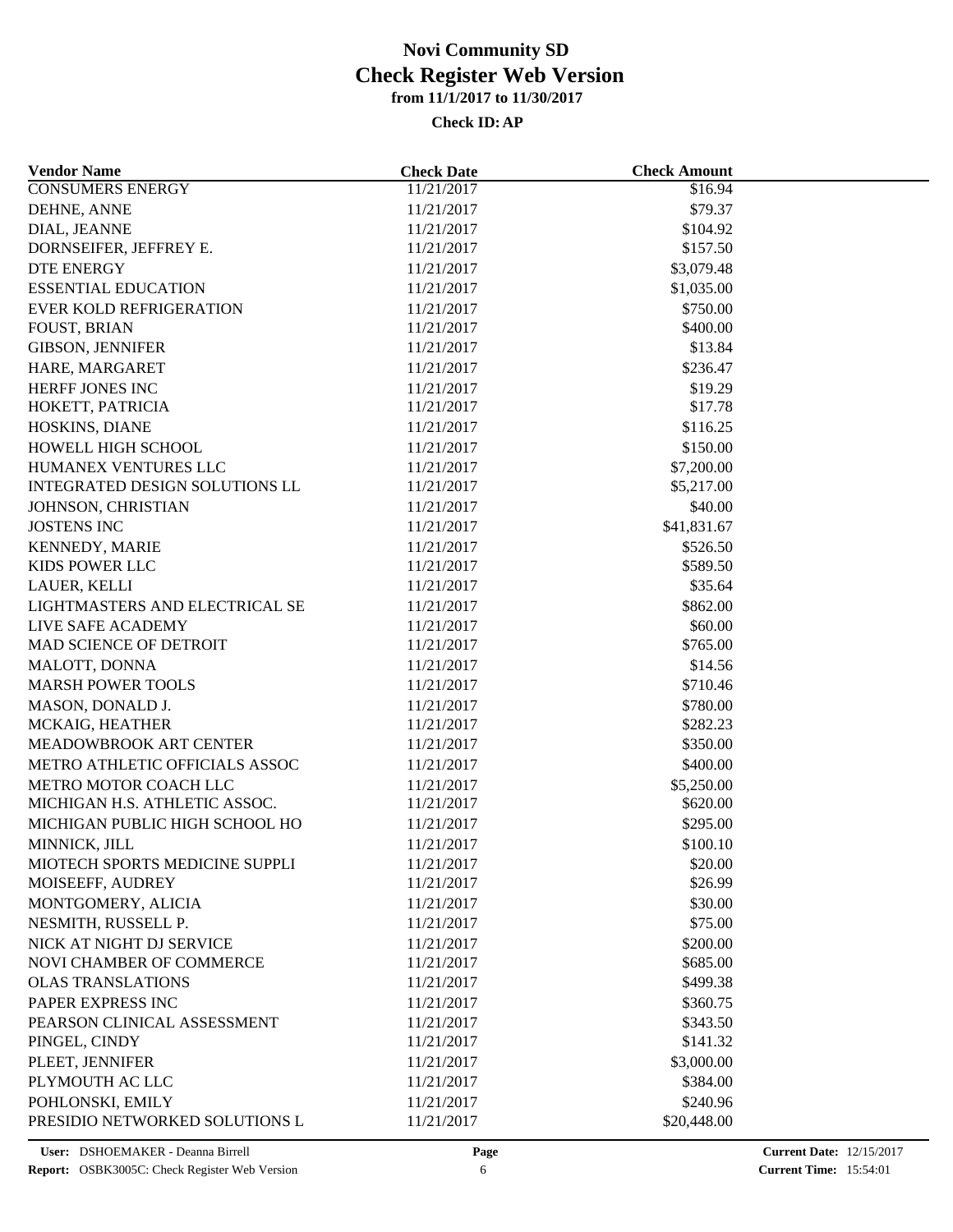| <b>Vendor Name</b>                                            | <b>Check Date</b> | <b>Check Amount</b> |  |
|---------------------------------------------------------------|-------------------|---------------------|--|
| PRINTNOLOGY INC                                               | 11/21/2017        | \$491.60            |  |
| RINGOLD, CHERYL                                               | 11/21/2017        | \$52.11             |  |
| SAFEWAY SHREDDING LLC                                         | 11/21/2017        | \$60.00             |  |
| SAVELA, SARAH                                                 | 11/21/2017        | \$37.99             |  |
| <b>SCHOLASTIC BOOK FAIRS</b>                                  | 11/21/2017        | \$2,647.82          |  |
| <b>SCHOLASTIC BOOK FAIRS</b>                                  | 11/21/2017        | \$1,980.21          |  |
| <b>SCS IMAGE GROUP</b>                                        | 11/21/2017        | \$861.84            |  |
| SOUND ENGINEERING INC                                         | 11/21/2017        | \$625.00            |  |
| SOUTHERN MICHIGAN OBEDIENCE TR                                | 11/21/2017        | \$200.00            |  |
| STASHONSKY, HANA                                              | 11/21/2017        | \$100.00            |  |
| THE ARGUS-PRESS COMPANY                                       | 11/21/2017        | \$1,185.00          |  |
| THE BEST DEALS FOR YOU LLC                                    | 11/21/2017        | \$809.41            |  |
| THE INSTITUTE OF INTERNAL AUDI                                | 11/21/2017        | \$85.00             |  |
| TOFILSKI, ZACHARY RYAN                                        | 11/21/2017        | \$2,765.00          |  |
| TOTAL PERFORMANCE TRAINING CEN                                | 11/21/2017        | \$2,340.00          |  |
| TUMBLE BUNNIES GYMNASTICS INC                                 | 11/21/2017        | \$720.00            |  |
| TW SHIRTS                                                     | 11/21/2017        | \$418.00            |  |
| VAIDYANATHAN, ARUNA                                           | 11/21/2017        | \$30.00             |  |
| VELLUCCI, MARK ANDREW                                         | 11/21/2017        | \$2,177.17          |  |
| WHITCHER, ROSE                                                | 11/21/2017        | \$106.92            |  |
| WORDEN, AKIKO K.                                              | 11/21/2017        | \$121.67            |  |
| WRIGHT, CATHY                                                 | 11/21/2017        | \$93.00             |  |
| <b>CHAPTER 13 TRUSTEE</b>                                     | 11/24/2017        | \$50.00             |  |
| <b>MISDU</b>                                                  | 11/24/2017        | \$2,067.53          |  |
| PENNSYLVANIA HIGHER ED ASSISTA                                | 11/24/2017        | \$149.85            |  |
| PHOENIX FINANCIAL SERVICES LLC                                | 11/24/2017        | \$20.91             |  |
| <b>GUILMETTE, THOMAS</b>                                      | 11/28/2017        | \$98.17             |  |
| MOORE, EMILY                                                  | 11/28/2017        | \$750.00            |  |
| PRESIDIO NETWORKED SOLUTIONS L                                | 11/28/2017        | \$2,746.40          |  |
| <b>WAGEWORKS INC</b>                                          | 11/28/2017        | \$869.32            |  |
| A & R REPAIRS BAKER'S KNEAD IN                                | 11/30/2017        | \$348.42            |  |
| ABLE TESTING CO                                               | 11/30/2017        | \$120.00            |  |
| ANAFSHALOM, REUVEN                                            | 11/30/2017        | \$47.98             |  |
| ARMSTRONG, JILL                                               | 11/30/2017        | \$54.00             |  |
| ARMSTRONG, ROBERT                                             | 11/30/2017        | \$117.95            |  |
| AT&T                                                          | 11/30/2017        | \$690.80            |  |
| <b>BURNSIDE, HEATHER</b>                                      | 11/30/2017        | \$50.93             |  |
|                                                               | 11/30/2017        |                     |  |
| CHIRDON, FUMIKO I.                                            |                   | \$25.00             |  |
| <b>CINTAS CORPORATION #31</b><br><b>CUMMINS BRIDGEWAY LLC</b> | 11/30/2017        | \$515.04            |  |
|                                                               | 11/30/2017        | \$92.94             |  |
| DEAF COMMUNITY ADVOCACY NETWOR                                | 11/30/2017        | \$235.00            |  |
| DELTA COM INC                                                 | 11/30/2017        | \$300.00            |  |
| DIAL, JEANNE                                                  | 11/30/2017        | \$76.51             |  |
| DURHAM, NOEL                                                  | 11/30/2017        | \$108.19            |  |
| <b>EIDEX LLC</b>                                              | 11/30/2017        | \$17,240.00         |  |
| ERICKSON, ALYSSA                                              | 11/30/2017        | \$136.68            |  |
| ERSKINE, ALEXANDER                                            | 11/30/2017        | \$165.00            |  |
| <b>EVER KOLD REFRIGERATION</b>                                | 11/30/2017        | \$1,925.00          |  |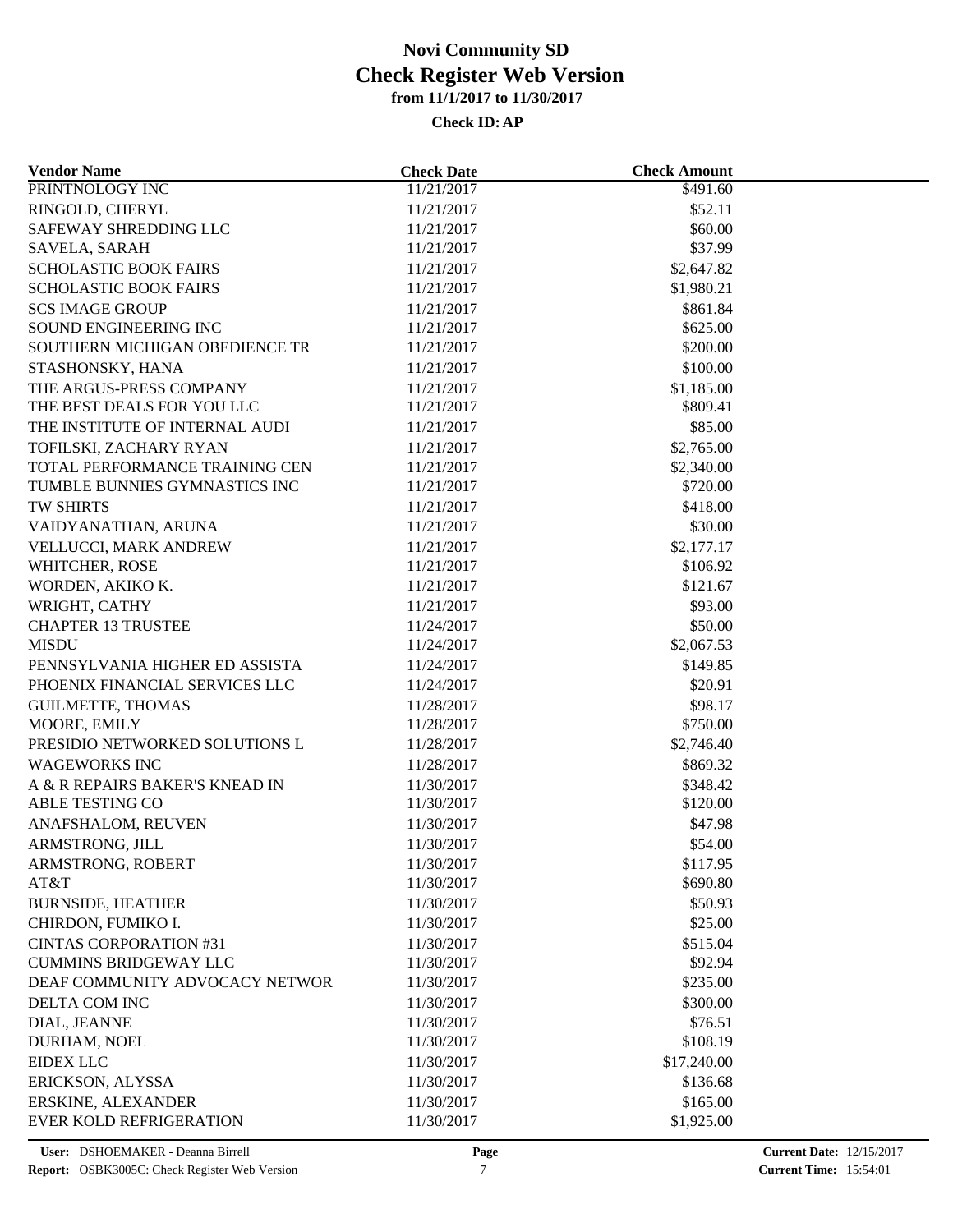| <b>Vendor Name</b>                    | <b>Check Date</b> | <b>Check Amount</b>   |                |
|---------------------------------------|-------------------|-----------------------|----------------|
| <b>EXECUTIVE ENERGY SERVICES LLC</b>  | 11/30/2017        | \$400.00              |                |
| <b>GOODWILL INDUSTRIES OF GREATER</b> | 11/30/2017        | \$9,184.73            |                |
| GRAY, ALLISON                         | 11/30/2017        | \$100.00              |                |
| HAAS, JUSTIN                          | 11/30/2017        | \$100.00              |                |
| HARBAR, ERIN                          | 11/30/2017        | \$165.00              |                |
| HOLLAND BUS COMPANY                   | 11/30/2017        | \$780.03              |                |
| INTERIM HOME HEALTHCARE OF OAK        | 11/30/2017        | \$2,241.25            |                |
| INTERNATIONAL BACCALAUREATE OR        | 11/30/2017        | \$19,996.00           |                |
| <b>LAWSON PRODUCTS INC</b>            | 11/30/2017        | \$144.95              |                |
| LIFE INSURANCE COMPANY OF NORT        | 11/30/2017        | \$53,846.76           |                |
| LISOWSKY, ROXANN                      | 11/30/2017        | \$70.00               |                |
| MAYNARD, JENNA                        | 11/30/2017        | \$54.00               |                |
| MCCURDY, RONALD                       | 11/30/2017        | \$22.98               |                |
| MCKAIG, HEATHER                       | 11/30/2017        | \$366.68              |                |
| MESSA (MICHIGAN EDUCATION SPEC        | 11/30/2017        | \$605,768.56          |                |
| MICHIGAN PETROLEUM TECHNOLOGIE        | 11/30/2017        | \$102.27              |                |
| OAKLAND COUNTY COMMUNITY & ADU        | 11/30/2017        | \$40.00               |                |
| OAKLAND COUNTY YOUTH ASSISTANC        | 11/30/2017        | \$20.00               |                |
| OTAKA, KEIKO                          | 11/30/2017        | \$26.60               |                |
| PANTALONE, BREDA                      | 11/30/2017        | \$784.54              |                |
| PAYNE, JODY                           | 11/30/2017        | \$38.71               |                |
| PEDIATRIC HEALTH CONSULTANTS I        | 11/30/2017        | \$31,185.54           |                |
| POHLONSKI, EMILY                      | 11/30/2017        | \$72.59               |                |
| PRINTNOLOGY INC                       | 11/30/2017        | \$40.00               |                |
| PROVIDENCE OCCUPATIONAL HEALTH        | 11/30/2017        | \$254.00              |                |
| RUGG, ILONA                           | 11/30/2017        | \$44.78               |                |
| <b>SCHILLING, HEATHER</b>             | 11/30/2017        | \$97.03               |                |
| SCHNURSTEIN, LAURA                    | 11/30/2017        | \$165.00              |                |
| <b>SCHOLASTIC BOOK FAIRS</b>          | 11/30/2017        | \$13,042.91           |                |
| SEG WORKERS COMPENSATION FUND         | 11/30/2017        | \$8,647.00            |                |
| SMITH, MICHELLE                       | 11/30/2017        | \$165.00              |                |
| SMITH, ZACHARY                        | 11/30/2017        | \$27.00               |                |
| <b>STATE OF MICHIGAN</b>              | 11/30/2017        | \$125.00              |                |
| <b>STATE OF MICHIGAN</b>              | 11/30/2017        | \$125.00              |                |
| STATE WIRE AND TERMINAL INC           | 11/30/2017        | \$148.05              |                |
| SURE RIDE TRANSPORATION LLC           | 11/30/2017        | \$5,747.50            |                |
| TAMANAMPUDI, BHADRA                   | 11/30/2017        | \$224.70              |                |
| TANGLEWOOD GOLF COURSE                | 11/30/2017        | \$100.00              |                |
| TWOMEY, ERIN                          | 11/30/2017        | \$61.29               |                |
| UNITY SCHOOL BUS PARTS INC            | 11/30/2017        | \$816.39              |                |
| WILKINSON, KAREN                      | 11/30/2017        | \$106.63              |                |
|                                       |                   | <b>Issued:</b>        | \$1,952,424.87 |
|                                       |                   | Reversed:             | \$83.46        |
| <b>AP Checks Processed:</b>           | 377               | <b>AP Bank Total:</b> | \$1,952,508.33 |
| <b>Total Checks Processed:</b>        | 377               | <b>Grand Total:</b>   | \$1,952,508.33 |